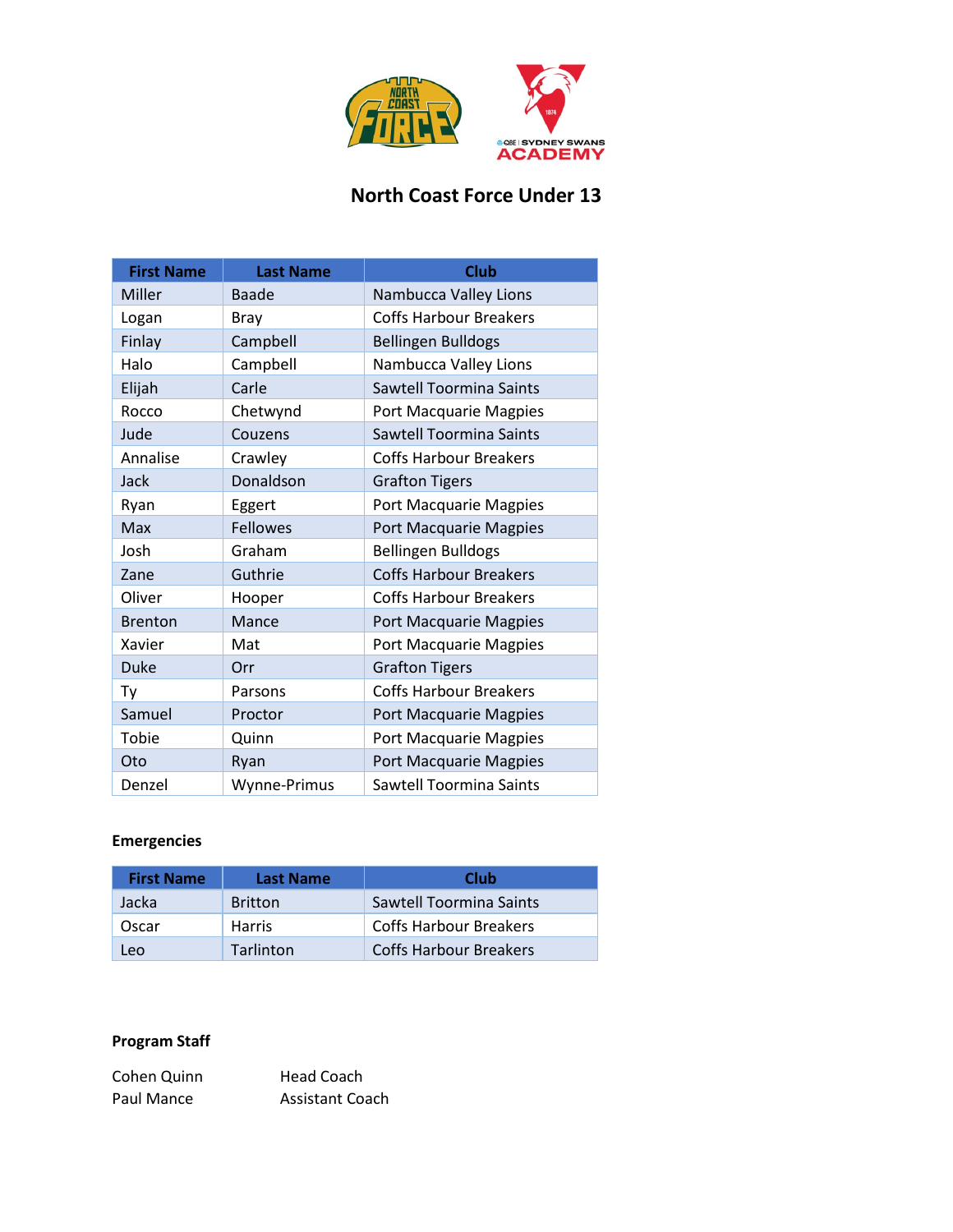

# **North Coast Force Under 15**

| <b>First Name</b> | <b>Last Name</b> | <b>Club</b>                    |
|-------------------|------------------|--------------------------------|
| Wilson            | Baade            | Nambucca Valley Lions          |
| Riley             | <b>Bates</b>     | <b>Port Macquarie Magpies</b>  |
| Aidan             | Carey            | <b>Bellingen Bulldogs</b>      |
| Lincoln           | Chambers         | <b>Coffs Harbour Breakers</b>  |
| Ray               | Christie         | <b>Northern Beaches Blues</b>  |
| Charlie           | Coddington       | Port Macquarie Magpies         |
| Tom               | Gallagher        | Port Macquarie Magpies         |
| John              | Hoppe            | <b>Northern Beaches Blues</b>  |
| Freycin           | Hostettler       | Port Macquarie Magpies         |
| <b>Bailey</b>     | Kane             | South West Rocks Dockers       |
| Isaac             | Luke             | Port Macquarie Magpies         |
| Max               | Morgan           | <b>Coffs Harbour Breakers</b>  |
| Riley             | Morrissey        | <b>Coffs Harbour Breakers</b>  |
| Tully             | Pope             | Nambucca Valley Lions          |
| Lincoln           | Proctor          | Port Macquarie Magpies         |
| Zane              | Quay             | <b>Northern Beaches Blues</b>  |
| Marlon            | Ryan-Frost       | <b>Northern Beaches Blues</b>  |
| Cooper            | Sheldon          | Port Macquarie Magpies         |
| Reeve             | <b>Simmons</b>   | Port Macquarie Magpies         |
| Tane              | Skinner          | Sawtell Toormina Saints        |
| Tristan           | <b>Staines</b>   | <b>Sawtell Toormina Saints</b> |
| Jaxon             | White            | Nambucca Valley Lions          |
| Mitchell          | White            | Port Macquarie Magpies         |
| Carter            | Wilfert          | <b>Coffs Harbour Breakers</b>  |
| Riley             | Woods            | Sawtell Toormina Saints        |

### **Program Staff**

| Katika Adams           | Head Coach             |
|------------------------|------------------------|
| Mark McFaull           | <b>Assistant Coach</b> |
| <b>Shelly Chambers</b> | <b>Team Manager</b>    |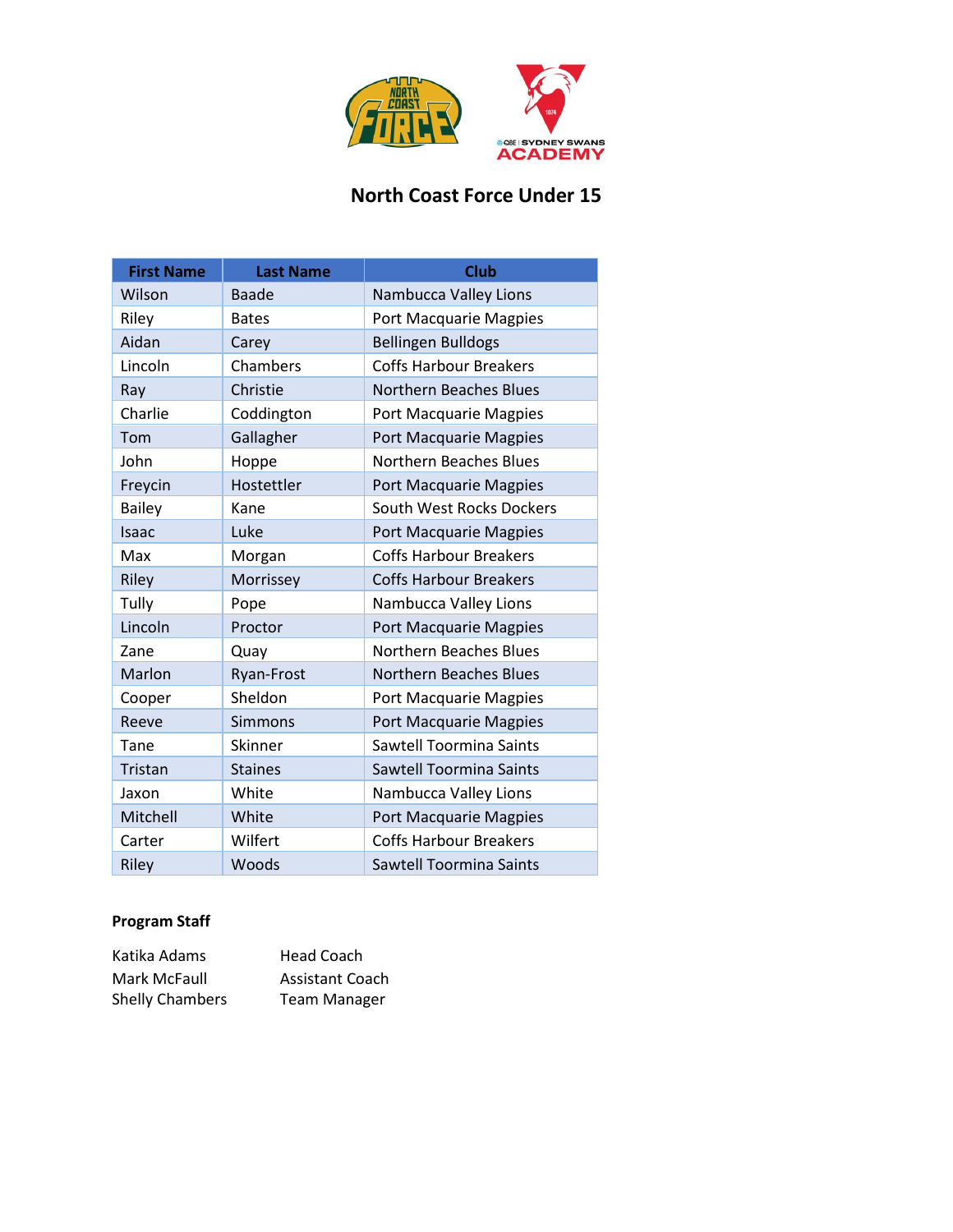

# **North Coast Force Under 17**

| <b>First Name</b> | <b>Last Name</b> | <b>Club</b>                   |
|-------------------|------------------|-------------------------------|
| Chad              | Anderson         | Sawtell Toormina Saints       |
| Cedar             | Barry            | Port Macquarie Magpies        |
| Jai               | <b>Bowd</b>      | <b>Bellingen Bulldogs</b>     |
| Max               | Cracknell        | Sawtell Toormina Saints       |
| Andrew            | Dyball           | <b>Grafton Tigers</b>         |
| Beau              | Guthrie          | <b>Coffs Harbour Breakers</b> |
| Billy             | Hoppe            | <b>Northern Beaches Blues</b> |
| Lochlan           | Jones            | Port Macquarie Magpies        |
| Will              | Kelly            | Port Macquarie Magpies        |
| Cooper            | Marle            | <b>Coffs Harbour Breakers</b> |
| Charlie           | Martin           | Northern Beaches Blues        |
| Jaxon             | Mawson           | Port Macquarie Magpies        |
| Angus             | McFarlane        | Sawtell Toormina Saints       |
| Oscar             | McKenzie         | <b>Coffs Harbour Breakers</b> |
| Luke              | McLennan         | <b>Coffs Harbour Breakers</b> |
| Lachlan           | <b>Micalos</b>   | Port Macquarie Magpies        |
| Ama               | Mite             | <b>Coffs Harbour Breakers</b> |
| Tom               | Ryan             | Port Macquarie Magpies        |
| Joshua            | Vassallo         | <b>Grafton Tigers</b>         |

#### **Program Staff**

| Luke Stanford | <b>Head Coach</b>      |
|---------------|------------------------|
| lan Taylor    | <b>Assistant Coach</b> |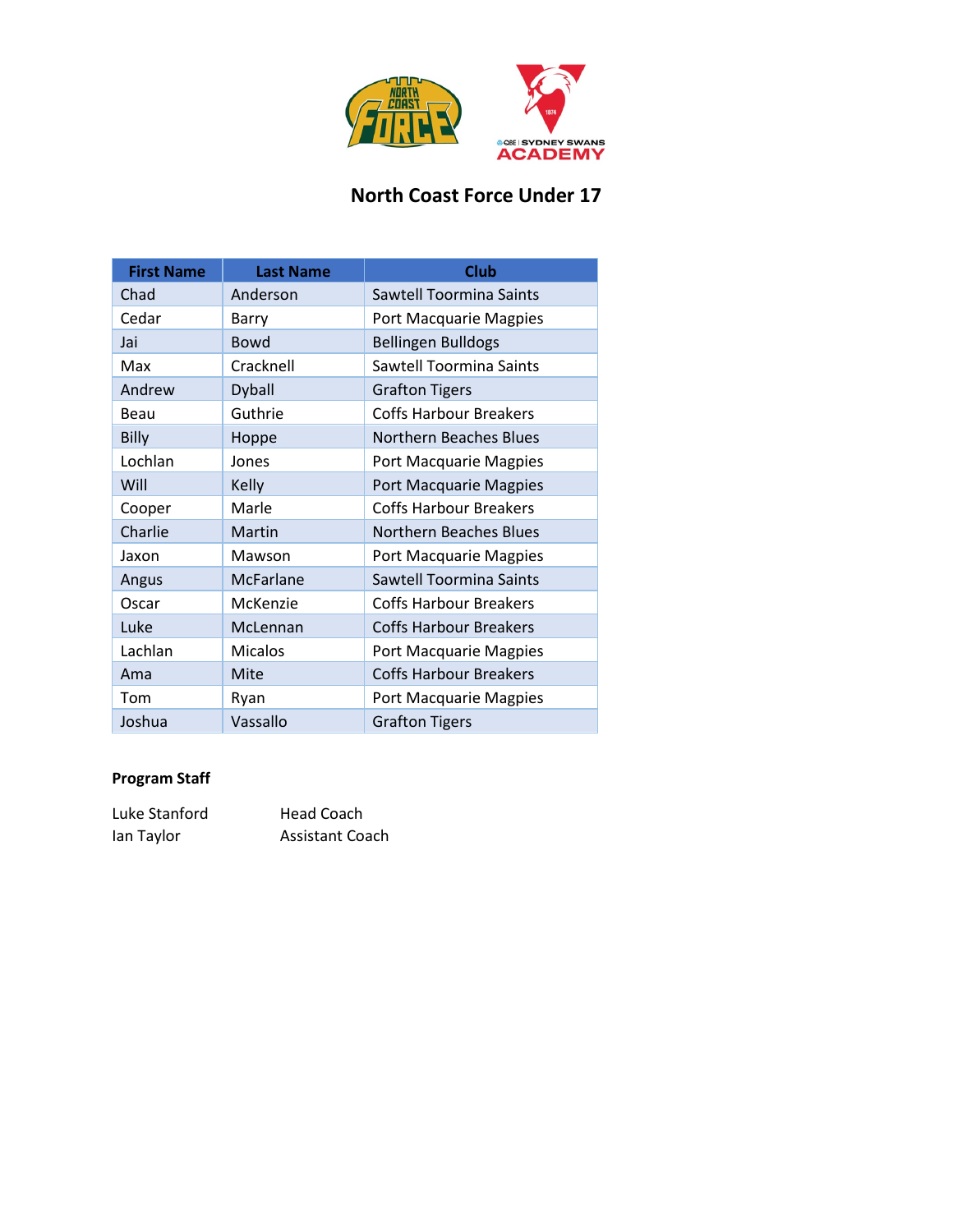

### **North Coast Force Youth Girls 17**

| <b>First Name</b> | <b>Last Name</b> | <b>Club</b>                    |
|-------------------|------------------|--------------------------------|
| Maddison          | Adams            | <b>Sawtell Toormina Saints</b> |
| Deja              | Barlow           | <b>Bellingen Bulldogs</b>      |
| Tahahni           | Berger           | <b>Bellingen Bulldogs</b>      |
| Kyralee           | Blackwell        | <b>Bellingen Bulldogs</b>      |
| Molly             | <b>Bowd</b>      | <b>Bellingen Bulldogs</b>      |
| Zoe               | Clarke           | Sawtell Toormina Saints        |
| Jorja             | Coddington       | Port Macquarie Magpies         |
| Maraiyde          | Dougan           | <b>Coffs Harbour Breakers</b>  |
| Winnie            | Johnston         | <b>Sawtell Toormina Saints</b> |
| Bethany           | Jokinen          | <b>Coffs Harbour Breakers</b>  |
| Asha              | Lloyd            | Sawtell Toormina Saints        |
| Indy              | Loos             | <b>Bellingen Bulldogs</b>      |
| Jamika            | McAulay-Earnest  | <b>Sawtell Toormina Saints</b> |
| Skye              | Murphy           | Sawtell Toormina Saints        |
| Darcy             | O'Rorke          | <b>Coffs Harbour Breakers</b>  |
| Isabella          | Parmenter        | <b>Bellingen Bulldogs</b>      |
| Scarlett          | Simmons          | Port Macquarie Magpies         |
| Jasmin            | Vassallo         | <b>Grafton Tigers</b>          |
| Amaia             | Wain             | <b>Bellingen Bulldogs</b>      |
| Holly             | Wall             | Lismore Swans                  |

#### **Program Staff**

Matt Crawley **Head Coach** Shannon Goodenough Assistant Coach